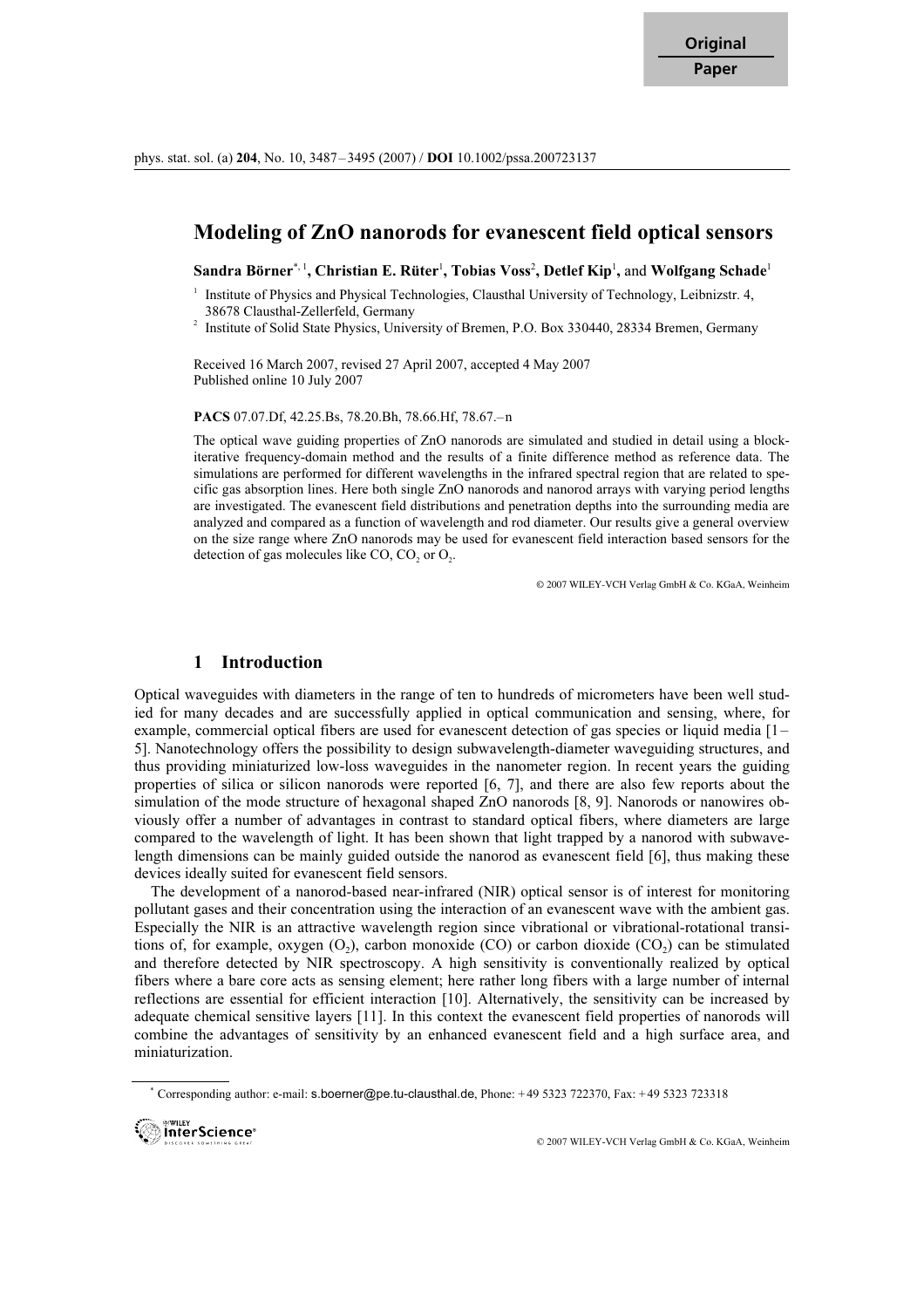

 ZnO nanorods are perfectly suited for sensor arrays or single nanorod sensors based on evanescent field interaction with surrounding molecules due to their high refractive index even at NIR wavelengths. Furthermore, ZnO nanorods can easily be produced in high crystalline quality, defined size, orientation and arrangement by a simple vapor–liquid–solid (VLS) process [12]. Up to now mainly the photoluminescence properties of ZnO are widely discussed in Ref. [13–16], showing strong band edge photoluminescence in the UV spectral region, and stimulated emission due to the large band gap of ZnO (3.37eV) and strong binding energy of excitons at room temperature (60meV). The optical waveguiding characteristics of ZnO nanorods are rarely discussed. Although there exist reports describing hexagonal shaped waveguides in general [8, 9], only little interest was shown for the evanescent field properties and their applicability as an optical sensor medium.

We want to present two possible setups for evanescent field detection with ZnO nanorods. The simulation of the optical properties of a single nanorod is the basis for single nanorod sensors which offer the smallest possible setup. Calculations on single ZnO nanorods at the absorbing wavelengths of  $O<sub>2</sub>$  $(\lambda_1 = 761 \text{ nm})$ , CO<sub>2</sub> ( $\lambda_2 = 1570 \text{ nm}$ ), and CO ( $\lambda_3 = 2330 \text{ nm}$ ) are performed in the first part of this report. The waveguiding conditions for single mode operation are examined by a dispersion relation diagram. Additionally the penetration depth and the magnitude of the evanescent field are analyzed for the fundamental mode. By examining the influence and interaction of neighbouring nanostructures the applicability of nanorod sensor arrays will be proved. These structures consist of an array of closely packed nanorods, which again has the advantage of small size and in addition a high interaction volume due to the higher surface area.

## 2 Computational method and constants

The simulations were done with the freely available software package "MIT Photonic Bands" (MPB). Fully-vectorial Eigen modes of Maxwell's equations with periodic boundary conditions were computed by preconditioned conjugate-gradient minimization of the block Rayleigh quotient in a plane wave basis [17]. The MPB program has been developed for calculation of periodic arrangements of dielectric structures (photonic crystals). Because we first want to compute the properties of single ZnO nanorods we define a two-dimensional cell large enough to make the energy density at the cell boundaries converge to zero around a hexagonal shaped nanorod. The periodic boundary conditions of MPB are well suited to simulate nanorod arrays as the distances between nanorods can easily be defined and expanded to a photonic crystal-like nanorod array. For reference data the Finite Difference Method (FDM) is used. It solves the Helmholtz equations for the transverse magnetic field components. In contrast to the approach used in the MPB software package which simulates Maxwell equations by expanding the field on a plane wave basis this technique defines the refractive index profile on a discrete rectangular grid and the coupled differential equations of the two transverse field components are replaced by coupled difference equations. One drawback of this method is that contours of the hexagonal structure that are not parallel to the lines of the grid are approximated by stair cases. The algorithm used is based on the one given by Lüsse et al. [18].

To simulate the mode structure of a ZnO nanorod a waveguide with hexagonal  $x-y$  cross section and an extension infinitely in z-direction is used. The z-direction is set to be the light propagating direction, and coincides with the preferred growth direction and crystalline c-axis of a ZnO nanorod (Fig. 1). The nanorod diameter is defined as shown in Fig. 1. The wavelength dependent ordinary refractive index of ZnO was calculated using the Sellmeier equation [19]:

$$
n(\lambda)^2 = A + \frac{B\lambda^2}{\lambda^2 - C} \tag{1}
$$

with  $A = 2.84$ ,  $B = 0.84$ , and  $C = 0.101$   $\mu$ m<sup>2</sup>.

Air with a refractive index of  $n_{air} = 1$  acts as the surrounding medium for all calculations.

© 2007 WILEY-VCH Verlag GmbH & Co. KGaA, Weinheim www.pss-a.com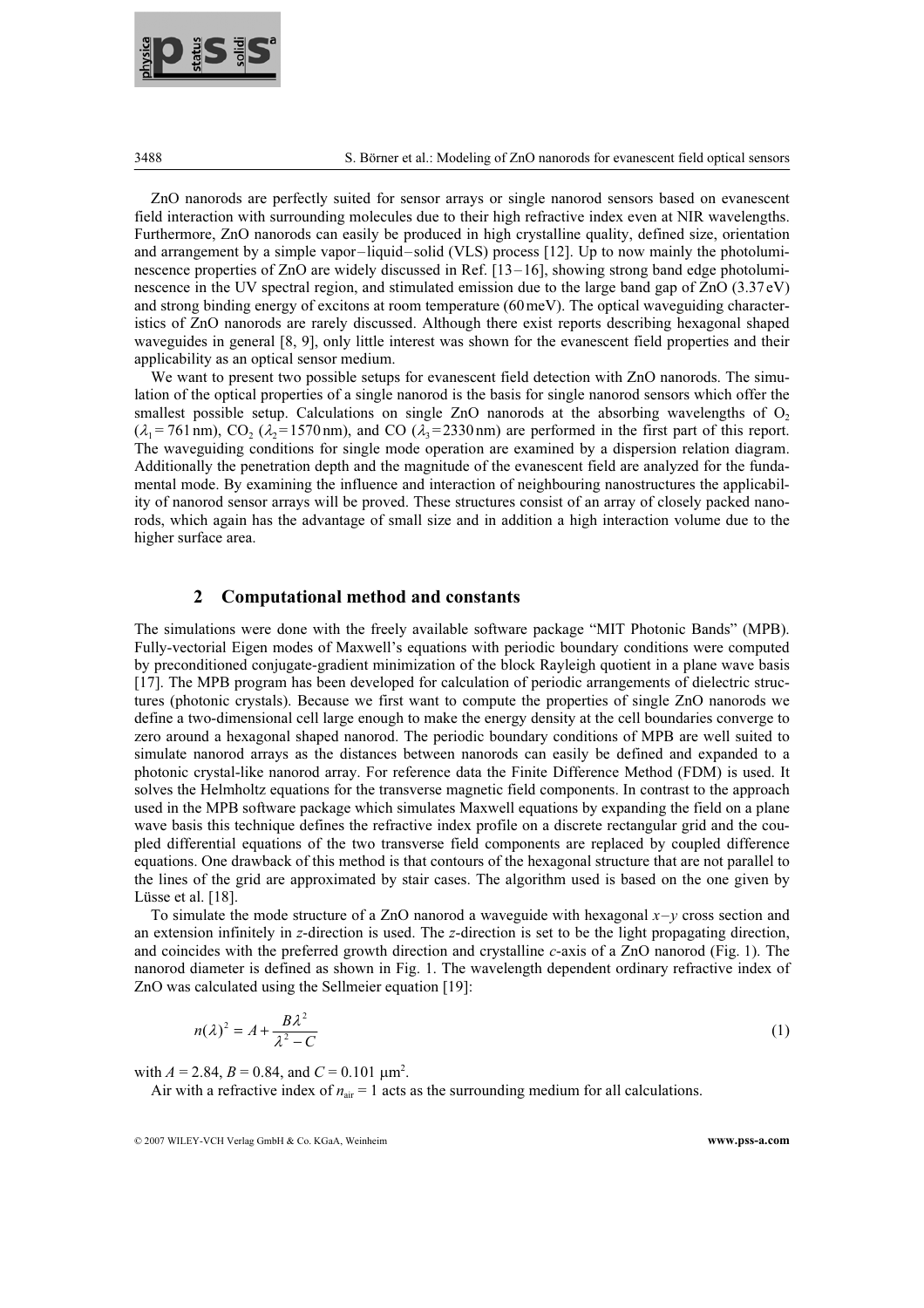**Original Paper**



Fig. 1 SEM image (top) and scheme (bottom) of a hexagonal shaped ZnO nanorod with indication of diameter D and crystalline c-axis which coincides with the propagation direction z.



Fig. 2 (online colour at: www.pss-a.com) Scheme of a horizontal cut across the electric field distributions  $|E|$  inside and outside a nanorod and the penetration depths  $d<sub>n</sub>$  for  $D = 400$  nm (red) and  $D = 1000$  nm (black) at  $\lambda_1 = 761$  nm, respectively.

 The simulations were performed at three different wavelengths. In future experiments gas molecules of  $O<sub>2</sub>$ ,  $CO<sub>2</sub>$  and  $CO$  shall be detected using laser diodes tuned to the respective absorption lines at (vacuum) wavelengths of  $\lambda_1 = 761$  nm (O<sub>2</sub>),  $\lambda_2 = 1570$  nm (CO<sub>2</sub>), and  $\lambda_3 = 2330$  nm (CO). Since we are interested in waveguides of small diameter and high evanescent field, only the lower modes of ZnO nanorods are computed. The minimal nanorod diameter is assumed to be  $D = 20$  nm, so quantum effects have not to be taken into account.

 To demonstrate the applicability of ZnO nanorods for evanescent detection of gas molecules two relevant parameters have to be investigated. First single mode condition has to be figured out. For this the dispersion relations are calculated at the gas absorbing wavelengths. Second, the computed electric field is used to obtain the penetration depth  $d<sub>n</sub>$  of the evanescent field outside the nanorod. This is done to obtain the optimum diameter for both, efficient wave guiding and maximum evanescent field. The penetration depth is set to be the distance between the maximum magnitude of the electric field close to the air-ZnO interface and the position where the field decreases to a value  $1/e$  of the initial magnitude. This is illustrated in Fig. 2. The step in the electric field is due to its normal component as the tangential component of *E* is steady along the interface.

#### 3 Wave guiding properties of single ZnO nanorods

For the development of evanescent field based sensors it is important to determine a reasonable diameter range for single mode operation and a lower limit of stable waveguiding regarding the practical background and possible losses caused by crystalline imperfections. Therefore we computed the mode structure and Eigen frequencies at  $\lambda_1$ ,  $\lambda_2$  and  $\lambda_3$  for lower modes. The resulting dispersion relations show the behavior of  $\Delta n$  which is defined as the difference of the effective refractive index  $n_{\text{eff}}$  and the refractive index  $n_{\text{air}} = 1$ .  $n_{\text{eff}}$  is given by the ratio of propagation constant  $\beta$  to vacuum wave number  $k_0$ . From these relations we determine the mono-mode region to an upper value  $D_2$  at which the second mode appears. In Fig. 3 the dispersion relation was simulated for  $\lambda_1 = 761$  nm using both the MPB code and FDM. For both methods mode degeneration is clearly seen in this diagram by closely located graphs. For single mode operation it has to be considered that the second mode will appear at a diameter  $D_{2(MPB)} = 390$  nm and  $D_{2(FDM)}$  = 360 nm, respectively. An uncertainty of 5 nm is estimated by a marginal offset of ∆n at the given values. An average difference of 30% is observed above  $D_2$  between the values of ∆n for the fun-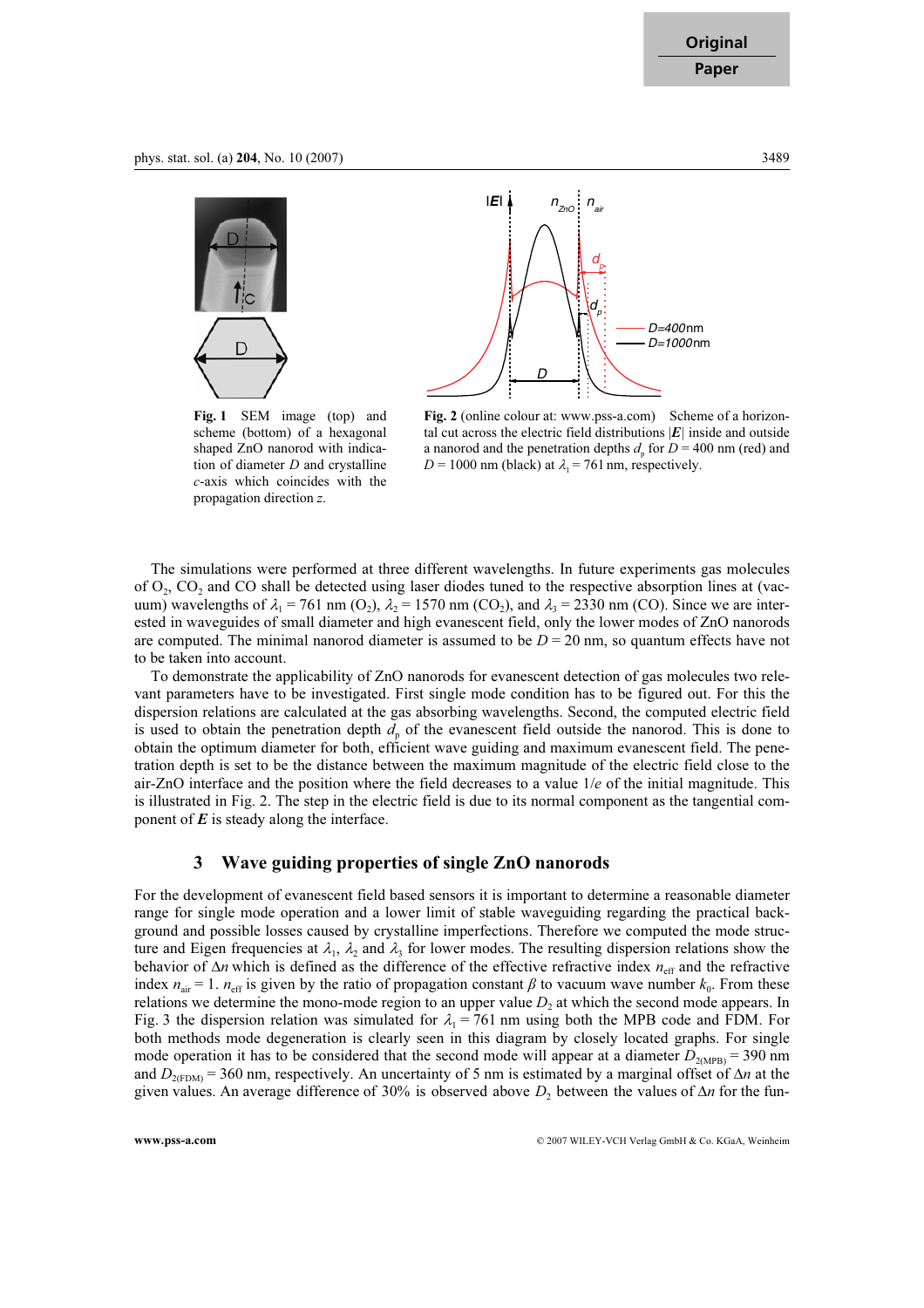



Fig. 3 (online colour at: www.pss-a.com) Dispersion relation  $\Delta n(D)$  for a vacuum wavelength of  $\lambda_1$  = 761 nm. The upper limit in diameter is indicated by  $D_{2(MPB)}$  for the MPB data and  $D_{2(FDM)}$  for FDM data.

damental mode calculated by MPB and FDM. These differences may be explained by differing waveguiding selection conditions and the fundamental differences in the simulation procedure, e.g. the discrete grid in FDM.

 As mentioned earlier a reduction of the rod diameter will reduce the guided electric field inside and increase the evanescent field outside the rod. This behavior is best shown by the three dimensional plots in Fig. 4 using diameters  $D = 300$  nm (a),  $D = 600$  nm (b), and  $D = 1000$  nm (c). In particular for the smaller diameters a significant part of light is guided outside the nanorod as an evanescent wave.

In a second step the evanescent field was analyzed for the fundamental mode  $[Fig, 5(a)]$  using an intersection line across the magnitude of the electric field  $|E|$  as illustrated in the inset of Fig. 5(b). Here  $E_{\text{max}}$  is defined as the maximum magnitude of the evanescent field and situated along the horizontal line at the air-ZnO interface. As expected the normalized value of  $E_{\text{max}}$  increases with decreasing rod diameter which is due to the redistribution of the field guided inside the rod towards the evanescent field guided outside. A steep decay is observed below the maximum at  $D_{MPB} = 336$  nm (MPB) and  $D_{FDM}$  = 322 nm (FDM) [Fig. 5(a)]. MPB method and FDM give similar results, and the obtained diameter D is just slightly differing. The penetration depth  $d<sub>p</sub>$  is defined by the distance from the ZnO-air interface where the electric field decayed to the value  $1/e$ . The graph of the electric field of the section plane was fitted outside the hexagonal nanostructure from  $E_{\text{max}}$  to the cell boundaries, and  $d_{\text{p}}$  is calculated for each simulated diameter. The FDM data are slightly different to the MPB calculation, which is mainly caused by the fitting procedure. The resulting curve in Fig. 5(b) shows a super-linear increase for  $\lambda_1$  = 761 nm. The penetration depth increases up to about twice the nanorod diameter within the calculated diameter range, which is fundamental for effective evanescent field interaction with a surrounding



Fig. 4 (online colour at: www.pss-a.com) Three-dimensional model of the absolute value of the electric field |*E*| of nanorods with diameters (a)  $D = 300$  nm, (b)  $D = 600$  nm, and (c)  $D = 1000$  nm at  $\lambda_1 = 761$  nm.

© 2007 WILEY-VCH Verlag GmbH & Co. KGaA, Weinheim www.pss-a.com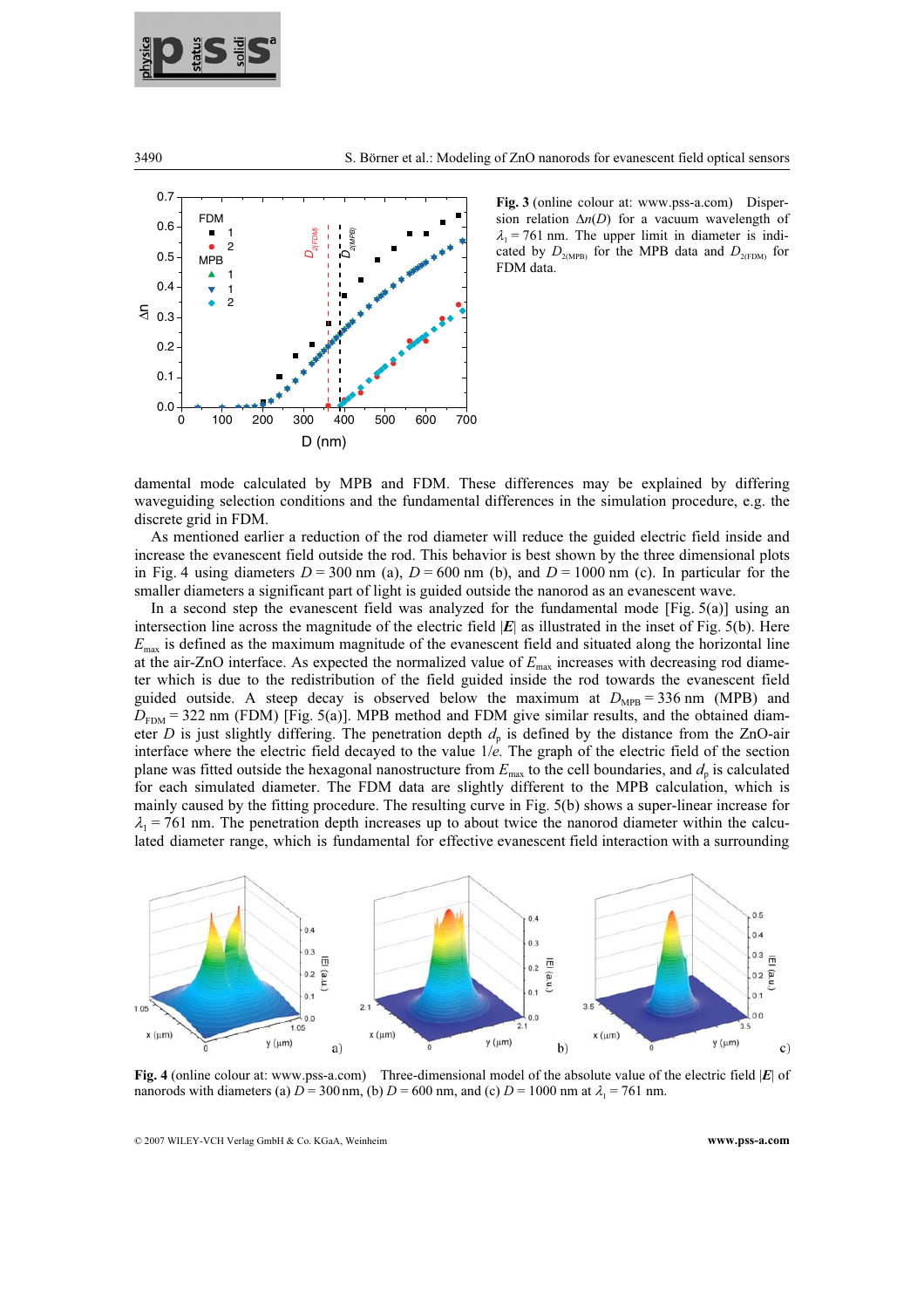**Original Paper**



**Fig. 5** (online colour at: www.pss-a.com) (a) Normalized maximum magnitude of the evanescent field  $E_{\text{max}}$  as a function of rod diameter. (b) Penetration depth obtained by MPB and FDM as a function of diameter for  $\lambda_1 = 761$  nm. The inset shows schematically the used cut across the fundamental mode field distribution.

medium. Looking at the penetration depth a small rod diameter obviously offers the largest interaction zone at the expense of a decreasing  $E_{\text{max}}$ .

 In a first summary, we got two characterizing diameters estimating the efficiency of evanescent field interaction. First the single mode operation is defined by an upper diameter  $D_{2(MPB)} = 390$  nm, and second the maximum of evanescent field appears at  $D_{MPB} = 336$  nm. The transition of the electric field of the fundamental mode is illustrated in Fig. 6 beginning with a 200 nm nanorod up to a 390 nm rod at which the single mode criteria ends. The maximum of evanescent field appears at two edges of the hexagon spreading radially towards the cell boundaries while the guided field is elliptical shaped inside the hexagonal structure. The maximum of the evanescent field typically occurs at the corners of the nanorod due to the hexagonal shape. The decrease of the evanescent field outside and the increase of the field inside the nanorod at  $D_{2(MPB)}$  is noticeable. Although only a small part of the light is guided inside the dielectric structure at  $D = 200$  nm  $E_{\text{max}}$  is small and the evanescent field spreading widely outwards. Although there is no lower diameter limiting the waveguiding, the loss of weakly guided modes will play an important role in applications as imperfections in the nanostructure can occur.

The previous calculations at  $\lambda_1$  were also performed and analyzed for the two other wavelengths  $\lambda_2$ and  $\lambda_3$ . Figure 7 shows the results obtained for all the three wavelengths and additional wavelengths lying in between to confirm the progression of the characteristic diameters  $D_{MPB}$  and  $D_{FDM}$  at  $E_{max}$ , and the upper boundaries  $D_{2(NPB)}$  and  $D_{2(FDM)}$  for single mode condition when the second mode appears. They are linearly increasing to  $D_{MPB}$  = 661 nm and  $D_{FDM}$  = 694 nm, and  $D_{2(MPB)}$  = 800 nm and  $D_{2(FDM)}$  = 660 nm at  $\lambda_2$ . The characteristic diameters at  $\lambda_3$  are  $D_{MPB} = 1008$  nm and  $D_{FDM} = 1033$  nm,  $D_{2(MPB)} = 1200$  nm and  $D_{2(FDM)} = 1020$  nm, accordingly. The upper diameters of single mode condition  $D_{2(MPB)}$  obtained using MPB are slightly above the values of  $D<sub>MPB</sub>$  where the evanescent field has its maximum value. In contrast



Fig. 6 (online colour at: www.pss-a.com) Evolution of the magnitude of electric field at  $\lambda_1 = 761$  nm of  $D = 200$  nm,  $D = 300$  nm, and  $D_{2(MPB)} = 390$  nm.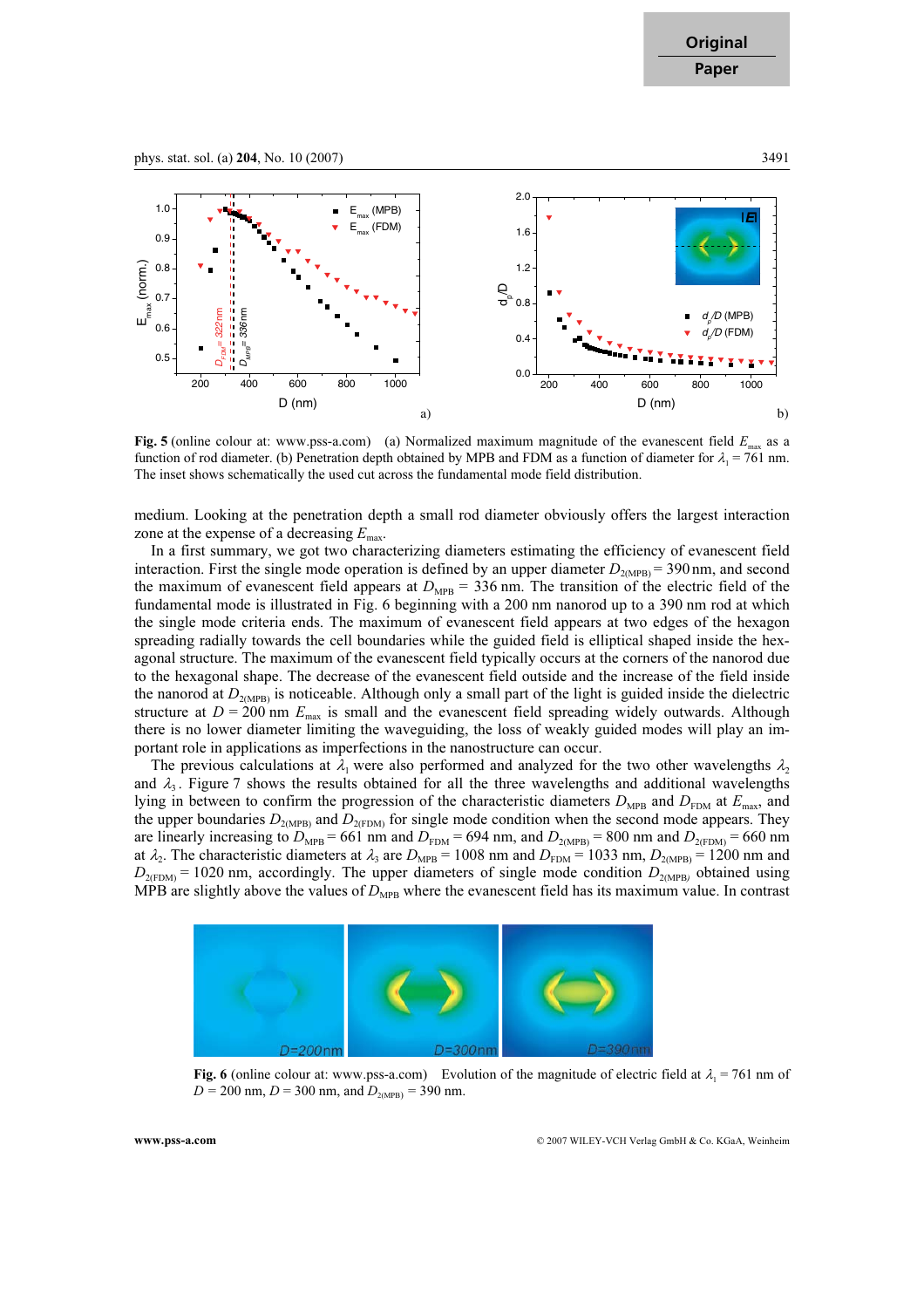



Fig. 7 (online colour at: www.pss-a.com) Characteristic diameters as a function of wavelength for single mode condition  $(D_{2(MPB)}, D_{2(FDM)})$  and maximum magnitude of evanescent field  $(D_{MPB}, D_{FDM})$ .

 $D_{2(FDM)}$  and  $D_{FDM}$  are very close to each other which allow the presumption that the transition to the next mode is directly following the highest magnitude of evanescent field.

# 4 Wave guiding properties of ZnO nanorod arrays

In the last section single ZnO nanorods were simulated using the MPB code by increasing the cell size of surrounding air in a way that the energy density at the cell boundary converges against zero. However, MPB offers an easy way to simulate nanorod arrays in a similar way. This is done by decreasing the cell size while the rod diameter is held constant, i.e. increasing the influence of neighboring nanorods. This supports coupling between nanorods and their evanescent fields which will change the Eigen frequencies and values. This increases the effective refractive indexes to allow strong waveguiding in a wider diameter range.

The cell size  $a$  was varied from 1- to 40-fold of rod diameter. It is defined by the distance of the centers of two neighboring nanorods arranged in square lattice. For each cell size the effective refractive index of the fundamental mode of the photonic crystal was calculated. The result is shown in Fig. 8(a) for  $\lambda_1$  = 761 nm, representatively. Obviously the value  $\Delta n$  stays constant for large distances and rapidly



Fig. 8 (online colour at: www.pss-a.com) (a) Evolution of the effective refractive indices of the fundamental modes of different nanorod diameters with cell size. (b) Evolution of the effective refractive indexes of the lowest two modes. The legend gives the computed cell size *a* in multiples of diameter followed by the mode index.

© 2007 WILEY-VCH Verlag GmbH & Co. KGaA, Weinheim www.pss-a.com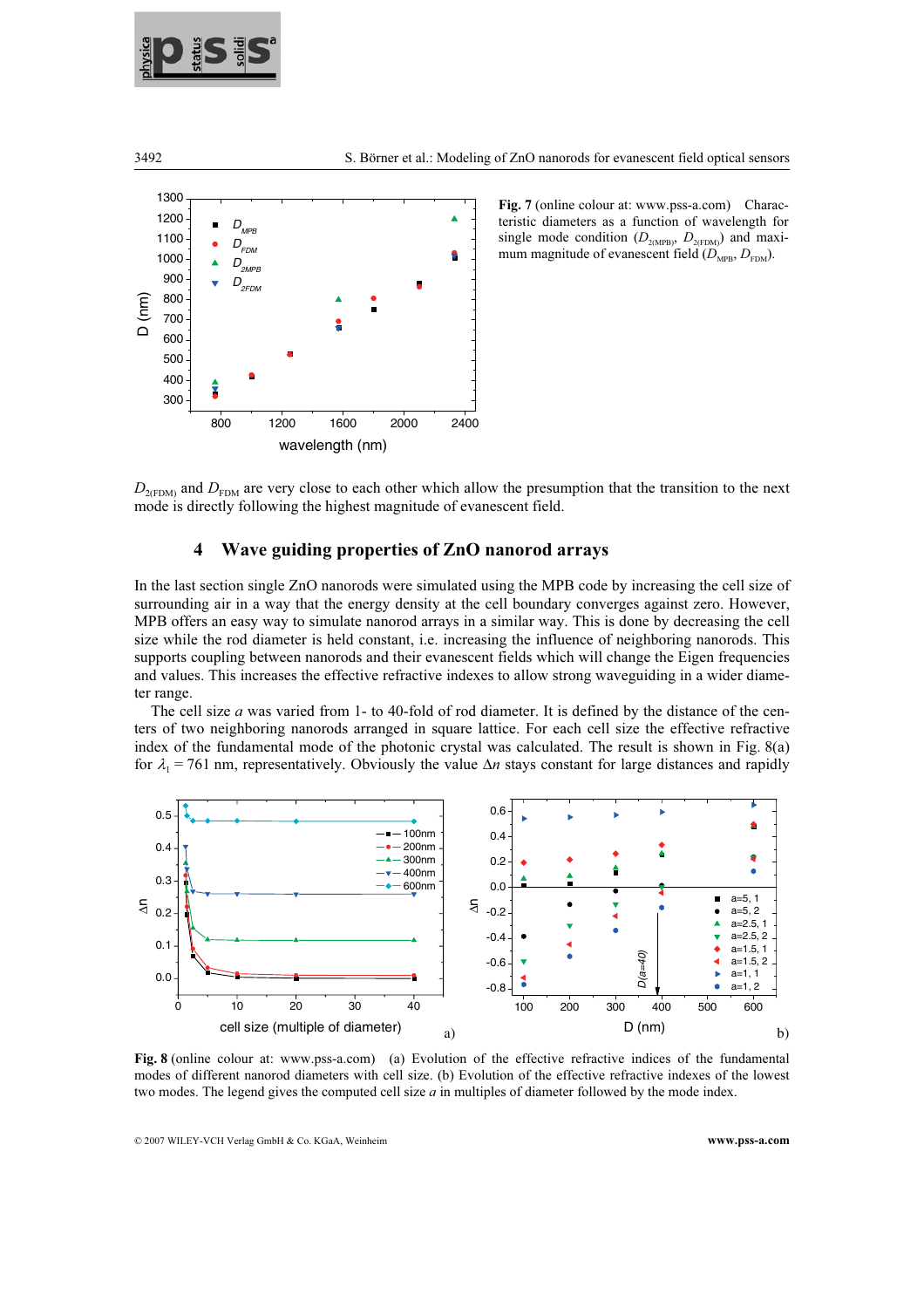**Original Paper**



Fig. 9 (online colour at: www.pss-a.com) Magnitude of the value of the evanescent field at its maximum  $(E_{\text{max}})$  and at the cell boundary  $(E_0)$  as a function of the cell size.

increases to higher values as the cell size more and more decreases. Figure 8(a) shows a constant progression in a range of 20- to 40-fold of diameter where influences of the periodic array are negligible and a single nanorod can be considered. Subsequently, below a relative cell size of 10 the values of ∆n increase super linearly and the model of a single structure has to be replaced by a model for a periodic array. In the case of nanorod arrays this will provide a smaller usable diameter, and at the same time they may form a more stable waveguide device regarding defects or imperfections of single nanorods. The behavior of the effective refractive indices of the fundamental and second mode is shown in Fig. 8(b). Obviously  $\Delta n$  is increasing with decreasing cell size at constant diameter as in Fig. 8(a). Additionally an increase in distance to the second mode is observed as the cell size decreases. This means a shift of  $D_{2(MPB)}$  to higher diameters allowing a wider range of single mode condition.

 Finally the behavior of the maximum magnitude of the evanescent field close at the nanorod surface  $(E_{\text{max}})$  and the field at the cell boundaries  $(E_0)$  is compared in Fig. 9 for 100 nm and 300 nm rods. Both,  $E_{\text{max}}$  and  $E_0$  are rapidly increasing when the cell size is decreased and converge to the same value when the edges of the hexagons are in direct contact (cell size is equivalent to diameter). This behavior is represented by the three-dimensional plots in Fig. 10(a) and (b) for an array of 200 nm rods in a  $3 \times 3$  square alignment. Peaks with the maximum value  $E_{\text{max}}$  at the edges of the hexagon are noticeably increasing



Fig. 10 (online colour at: www.pss-a.com) Three dimensional plots of a  $3 \times 3$  nanorod array with diameter  $D = 200$  nm. (a) Cell size  $a = 5$  showing a 3  $\mu$ m × 3  $\mu$ m section and (b) cell size  $a = 2.5$  showing a 1.5 µm × 1.5 µm section to demonstrate the evolution of electric field inside and outside a nanorod in an array.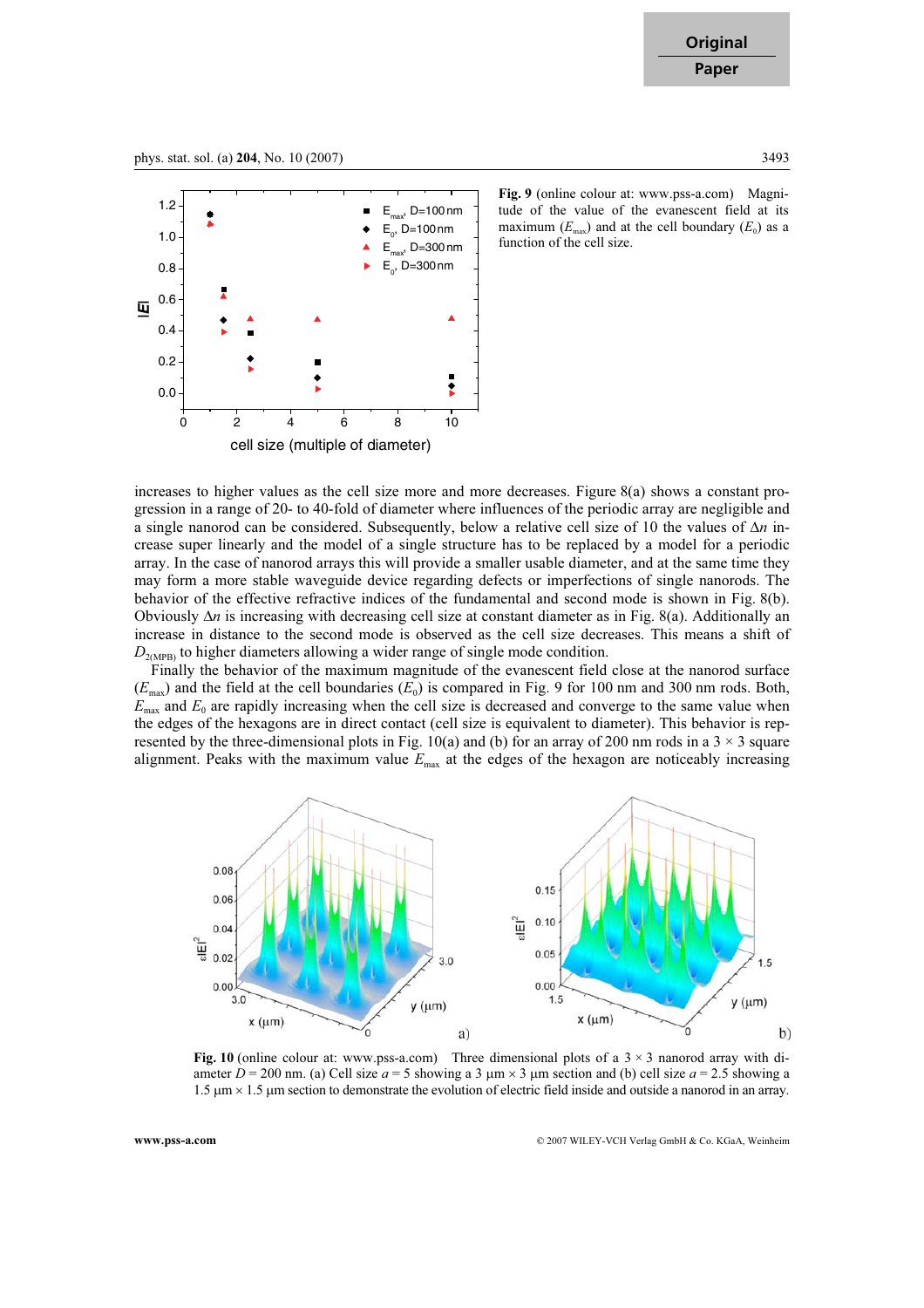

when the cell size is decreased. While the evanescent field between neighboring nanorods is nearly decreasing to zero at a cell size of 5, the coupling at  $a = 2.5$  results in a raising in-between.

## 5 Conclusions

We have shown the applicability of ZnO nanorods as optical sensing material using "MIT Photonic Bands" simulation software (MPB) and the Finite Difference Method (FDM). Both methods provided well coinciding results proving the applicability of MPB for single nanorod condition. Especially at small rod diameters MPB is an interesting alternative as the computation of a discrete grid possibly limits the resolution of the hexagonal ZnO nanorod. The main advantage of the MPB software certainly is the simulation of periodic arrays.

Calculations were done for the wavelengths  $\lambda_1 = 761$  nm for oxygen,  $\lambda_2 = 1570$  nm for carbon dioxide, and  $\lambda_3 = 2330$  nm for carbon monoxide being vibrational or vibrational-rotational transitions of those molecules. Two characteristic diameters were figured out by analyzing the dispersion relations and the electric field distributions defining a promising diameter range for efficient evanescent field detection. At  $\lambda_1 = 761$  nm the evanescent field has a maximum at  $D = 336$  nm (MPB) and  $D = 322$  nm (FDM). Because the field is subsequently decreasing the upper diameter limit is set to guarantee single mode condition to  $D_{2(MPB)} = 390$  nm and  $D_{2(FDM)} = 360$  nm. Accordingly those diameters can be calculated for  $\lambda_2$  and  $\lambda_3$  and are obtained to be  $D_{MPB} = 661$  nm and  $D_{FDM} = 694$  nm, and  $D_{2(MPB)} = 800$  nm and  $D_{2(FDM)} = 660$  nm at  $\lambda_2$ . The characteristic diameters at  $\lambda_3$  are  $D_{MPB} = 1008$  nm and  $D_{FDM} = 1033$  nm,  $D_{2(MPB)} = 1200$  nm and  $D_{2(FDM)} = 1020$  nm. The ratio of the evanescent field to the electric field inside the rod can be increased to values close to one providing a high interaction area around a nanorod.

 The setup of a nanorod array is able to change the characteristic diameters by taking advantage of interacting neighboring rods and coupling of evanescent fields. Thus the limit for single mode condition is moving to higher diameters, the quality of waveguiding is increased for small diameters by the increase of the effective refractive index and the maximum magnitude of the evanescent field is increasing with decreasing distances. This was verified for nanorods in rectangular lattices. The main advantage for this kind of application is clearly the enlargement of the interacting zone by having a large amount of nanorods in a small device.

 The concept of evanescent field interaction of nanoscale systems is certainly a promising method to adopt for miniaturized optical sensors. We have shown that a nanorod-based evanescent wave sensor is an attractive tool for monitoring pollutant gases. It has to be confirmed experimentally that the theoretical model can be adapted to a real system as crystalline quality, defects or alignment play an important role for the realisation of this sensor concept.

#### **References**

- [1] A. R. Lennie and F. Kvasnik, Anal. Chim. Acta 281, 265–270 (1993).
- [2] J. Bürck, J.-P. Conzen, and H.-J. Ache, J. Anal. Chem. **342**, 394–400 (1992).
- [3] H. Tai, H. Tanaka, and T. Yoshino, Opt. Lett. 12, 437–439 (1987).
- [4] U. Willer, D. Scheel, I. Kostjucenko, C. Bohling, W. Schade, and E. Faber, Spectrochim. Acta A 58, 2427– 2432 (2002).
- [5] U. Willer, M. Saraji, A. Khorsandi, P. Geiser, and W. Schade, Opt. Lasers Eng. 44, 699–710 (2006).
- [6] L. Tong, J. Lou, and E. Mazur, Opt. Express 12, 1025–1035 (2004).
- [7] J. Lou, L. Tong, and Z. Ye, Opt. Express 13, 2135–2140 (2005).
- [8] R. Hauschild and H. Kalt, Appl. Phys. Lett. 89, 123107 (2006).
- [9] T. Nobis and M. Grundmann, Phys. Rev. A 72, 063806 (2005).
- [10] D. S. Blair, L. W. Burgess, and A. M. Brodsky, Anal. Chem. 69, 2238-2246 (1997).
- [11] O. B. Miled, H. B. Ouada, and J. Livage, Mater. Sci. Eng. C 21, 183-188 (2002).
- [12] M. H. Huang, Y. Wu, H. Feick, N. Tran, E. Weber, and P. Yang, Adv. Mater. 13, 113–116 (2001).
- [13] P. Yang, H. Yan, S. Mao, R. Russo, J. Johnson, R. Saykally, N. Morris, J. Pham, R. He, and H.-J. Choi, Adv. Funct. Mater. 12, 323–331 (2002).